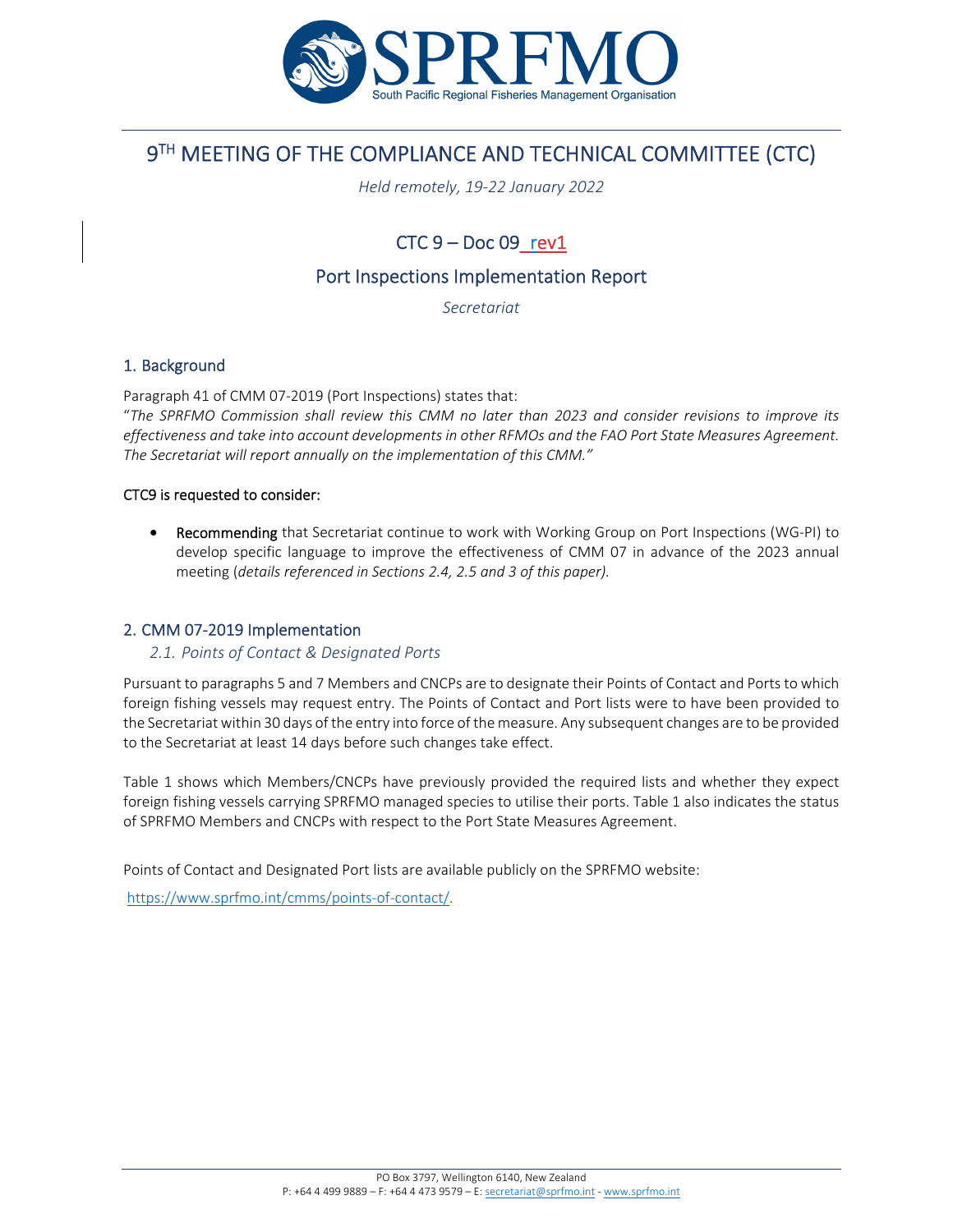$\overline{\phantom{a}}$ 

 $\overline{\phantom{a}}$ 

 $\mathsf{l}$ 

| Member/CNCP               | Foreign fishing<br>vessels expected<br>to use ports? | Points of<br>Contact? | <b>Designated</b><br>ports? | <b>Minimum</b><br>notification<br>period? | <b>Port State</b><br><b>Measures</b><br>Status <sup>1</sup> |
|---------------------------|------------------------------------------------------|-----------------------|-----------------------------|-------------------------------------------|-------------------------------------------------------------|
| Australia                 | Yes                                                  | Yes                   | Yes                         | Advises 8 days                            | Ratified 2015-07-20                                         |
| Chile                     | Yes                                                  | Yes                   | Yes                         | 48 hrs                                    | Ratified 2012-08-28                                         |
| China                     | <b>No</b>                                            | Yes                   | N/A                         | N/A                                       |                                                             |
| Cook Islands              | <b>No</b>                                            | Yes                   | N/A                         | N/A                                       |                                                             |
| Cuba                      | <b>No</b>                                            | Yes                   | N/A                         | N/A                                       | Acceded 2016-03-25                                          |
| Ecuador                   | No                                                   | Yes                   | Yes                         | N/A                                       | Acceded 2019-02-05                                          |
| European Union            | No                                                   | Yes                   | Yes                         | N/A                                       | Approved 2011-07-07                                         |
| Faroe Islands             | <b>No</b>                                            | Yes                   | Yes                         | 24 hrs                                    | Acceded <sup>2</sup> 2017-11-28                             |
| Korea                     | Yes                                                  | Yes                   | Yes                         | 48 hrs                                    | Acceded 2016-01-14                                          |
| New Zealand               | <b>No</b>                                            | Yes                   | Yes                         | 72 hrs                                    | Ratified 2014-02-21                                         |
| Peru                      | Yes                                                  | Yes                   | Yes                         | 3 business days                           | Ratified 2017-09-27                                         |
| <b>Russian Federation</b> | No                                                   | Yes                   | N/A                         | N/A                                       | Ratified 2021-03-10                                         |
| Chinese Taipei            | Yes                                                  | Yes                   | Yes                         | 5 working days                            |                                                             |
| <b>USA</b>                | No                                                   | Yes                   | Yes                         | N/A                                       | Ratified 2016-02-26                                         |
| Vanuatu                   | <b>No</b>                                            | Yes                   | N/A                         | N/A                                       | Acceded 2016-05-06                                          |
| Curaçao                   | <b>No</b>                                            | Yes                   | N/A                         | N/A                                       |                                                             |
| Liberia                   | <b>No</b>                                            | <b>No</b>             | N/A                         | 48 hrs                                    | Acceded 2019-05-21                                          |
| Panama                    | <b>No</b>                                            | Yes                   | Yes                         | N/A                                       | Acceded 2016-11-21                                          |

## Table 1: Points of Contact and Designated Ports Status for Members and CNCPs

## *2.2. Port Inspections*

Table 2 summarizes the information provided by Members and CNCPs in their annual implementation report for the most recently assessed period (*01 October 2020 – 30 September 2021*). Note that this table is limited to those Members/CNCPS who indicated they expected to receive foreign vessels.

| Table 2: Members and CNCPs who conducted Port inspections between Oct 01, 2020 - Sep 30, 2021 |  |  |
|-----------------------------------------------------------------------------------------------|--|--|
|                                                                                               |  |  |

| Member/ CNCP   | Foreign vessels<br>requesting port<br>services | Vessels denied<br>port services | Requests to<br>inspect specific<br>vessels? | <b>Vessels</b><br>Inspected <sup>3</sup> | Infringements<br>Detected? |
|----------------|------------------------------------------------|---------------------------------|---------------------------------------------|------------------------------------------|----------------------------|
| Australia      |                                                | Ω                               | O                                           |                                          |                            |
| Chile          | 19                                             |                                 | $\Omega$                                    | 18                                       |                            |
| Korea          |                                                | N                               | 0                                           |                                          |                            |
| Peru           | 14                                             | $\Omega$                        | $\Omega$                                    | $+412$                                   |                            |
| Chinese Taipei | $\Omega$                                       | N                               | Ω                                           |                                          |                            |
| Total          | 34                                             |                                 |                                             | 3331                                     |                            |

In addition, the SPRFMO website Member area contains a summary of reported information on Port Inspections conducted by Members and CNCPs.

<sup>1</sup> Information from the FAO Treaties Database as of 09/12/2021

<sup>2</sup> Through the Kingdom of Denmark

<sup>&</sup>lt;sup>3</sup>Pursuant to paragraph 24, the Secretariat has promptly conveyed the Port Inspection reports to the authorities of the fishing vessel inspected.

<sup>4</sup> The Secretariat has received Port Inspection information pertaining to 31 port inspections conducted during the reporting period (Oct 2020-Sept 2021). The vessels inspected were flagged to China (10), Korea (2), EU – Germany (1), Poland (1), Lithuania (2) and the Russian Federation (1) (*note: some vessels were inspected more than once*).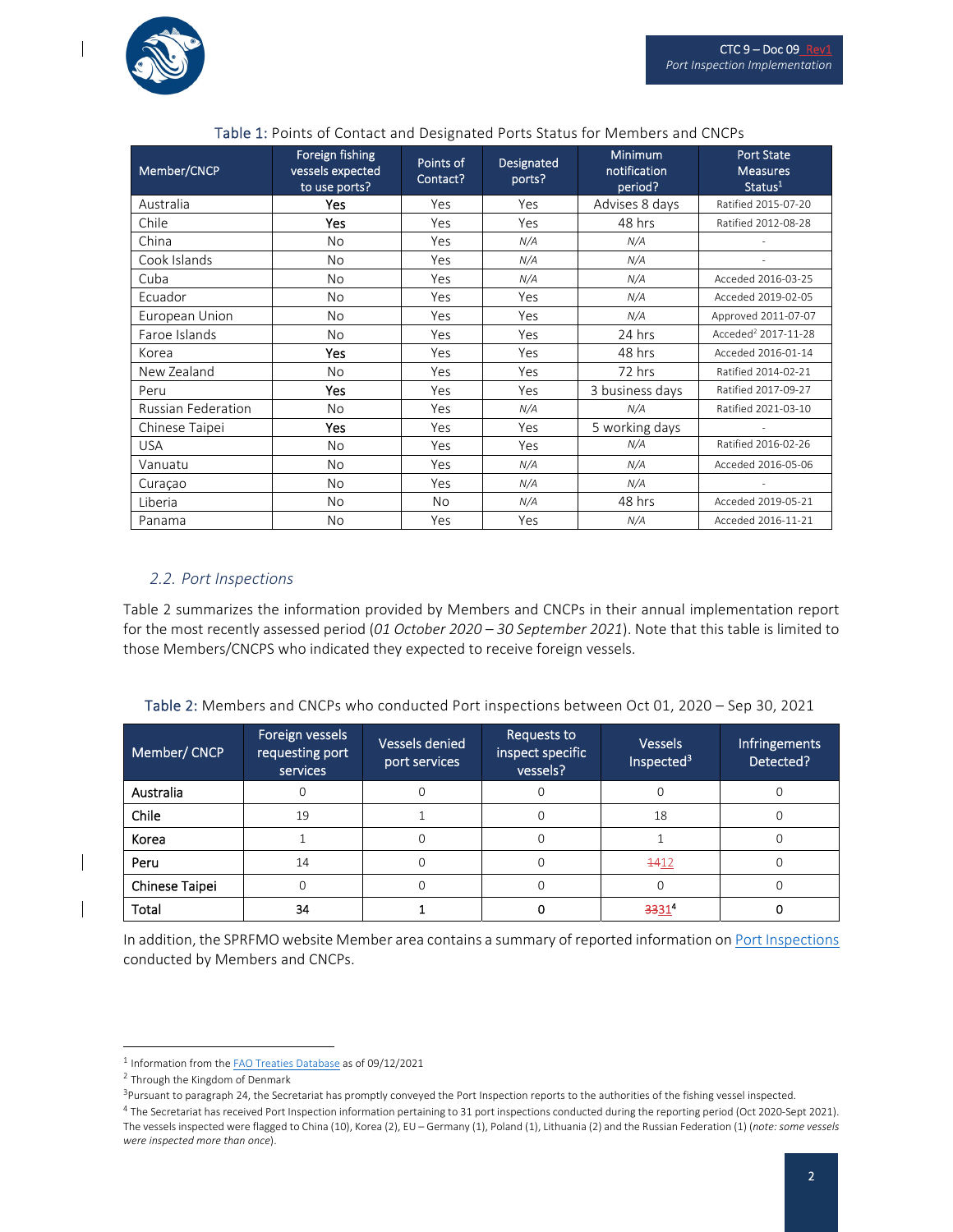

 $\overline{\phantom{a}}$ 

## *2.3. Inspection rate, Denial of entry, Requests and Infringements*

From those Members/CNCPs who indicated that they expected to receive foreign vessels carrying SPRFMO resources there were three (3) port States who indicated in their annual implementation reports that they conducted port inspections during the reporting period. Combined, the Implementation report information totalled 33-31 in-port inspections on foreign vessels from 6 flag states and representing 4 Members – China, Germany (EU), Korea, Lithuania (EU), Poland (EU) and the Russian Federation.

The minimum requirement outlined in the CMMs (paragraph 15) is to inspect 5% of foreign fishing vessels. Based on the information provided by Members through the annual Implementation reports (summarized in Table 2)  $\frac{100}{248}$  of the foreign fishing vessels permitted into port during 2020/21 were inspected.

In accordance with the information reports from Members, during the 2020/21 period 1 vessel was denied entry to port pursuant to the fisheries port entry processes because the port state authorities did not receive all the necessary information required to permit port entry for fisheries purposes.

There were no requests identified by any Member or CNCP to inspect a specific vessel.

There were no infringements identified by the inspectors through the port inspection process during the 2020/21 reporting period.

## *2.4. Landing Quantities Cross‐Check*

Paragraph 22 requires the monitoring of a landing or transhipment to include a cross‐check between the quantities by species notified in the prior notification message with that on‐board the fishing vessel. During the reporting period, for the vessels engaged in offloading, there were differences noted on the port inspection forms between the *"Declared Quantity Offloaded"* (Vessel) and the *"Quantity Offloaded"* (Inspection). This was consistent with observations made in past years. Additionally, for the most recent years, the "catch on board" information in the Port Call Request forms was compared with the information on the Inspection forms. Again, there were frequent discrepancies between the two documents which may be linked to ongoing fishing activity after the submission of the Port Call Request prior to arrival in port. In both cases, the relevant information pertaining to data discrepancies was summarized by the Secretariat and included as part of a request for information by the Working Group on Port Inspections (WG‐PI) which met virtually for virtual intersessional meetings to discussthe situation and review options going forward. The WG‐PI, chaired by the European Union, will present a summary of the WG discussions and recommendations to the CTC during the Annual Meeting. Additional details, including the WG‐PI meeting report and supporting documentation, can be found in the meeting documents (CTC 9‐Doc 13).

## *2.5. Prior notification Implementation*

Pursuant to paragraph 11 "*Members and CNCPs, in their capacity as port States, shall promptly inform the Secretariat of any request received to use their ports under this CMM*". As noted in previous years the implementation of this requirement by the port States has been mixed with port states informing the Secretariat in different ways. In some cases, the Port State has been forwarding the completed *Port Call Request Template* while others provide the information through the port inspection form (or by other means).

It is also apparent that there are cases where vessels on the SPRFMO Record of Vessels have entered ports from the SPRFMO Convention Area without the Secretariat being notified. Follow-up on several incidents, where port calls had occurred without the Secretariat being notified, with the Port State and Flag State revealed that the Port Call Requests may had not been submitted by the vessel and/or requested by the Port State. While the indications are that the vessels involved had entered port primarily for matters other than the discharge of fish (e.g. repairs, discharge crew) it is not clear whether the vessels were carrying SPRFMO Resources at the time.

This point may be a relevant consideration as, while the application of the CMM as outlined in the "SCOPE" applies to "all foreign fishing vessels" (Paragraph 2), the consideration of paragraph 1 limits the reference to "foreign fishing vessels" as those "*carrying SPRFMO‐managed species… that have not previously landed or transhipped*…".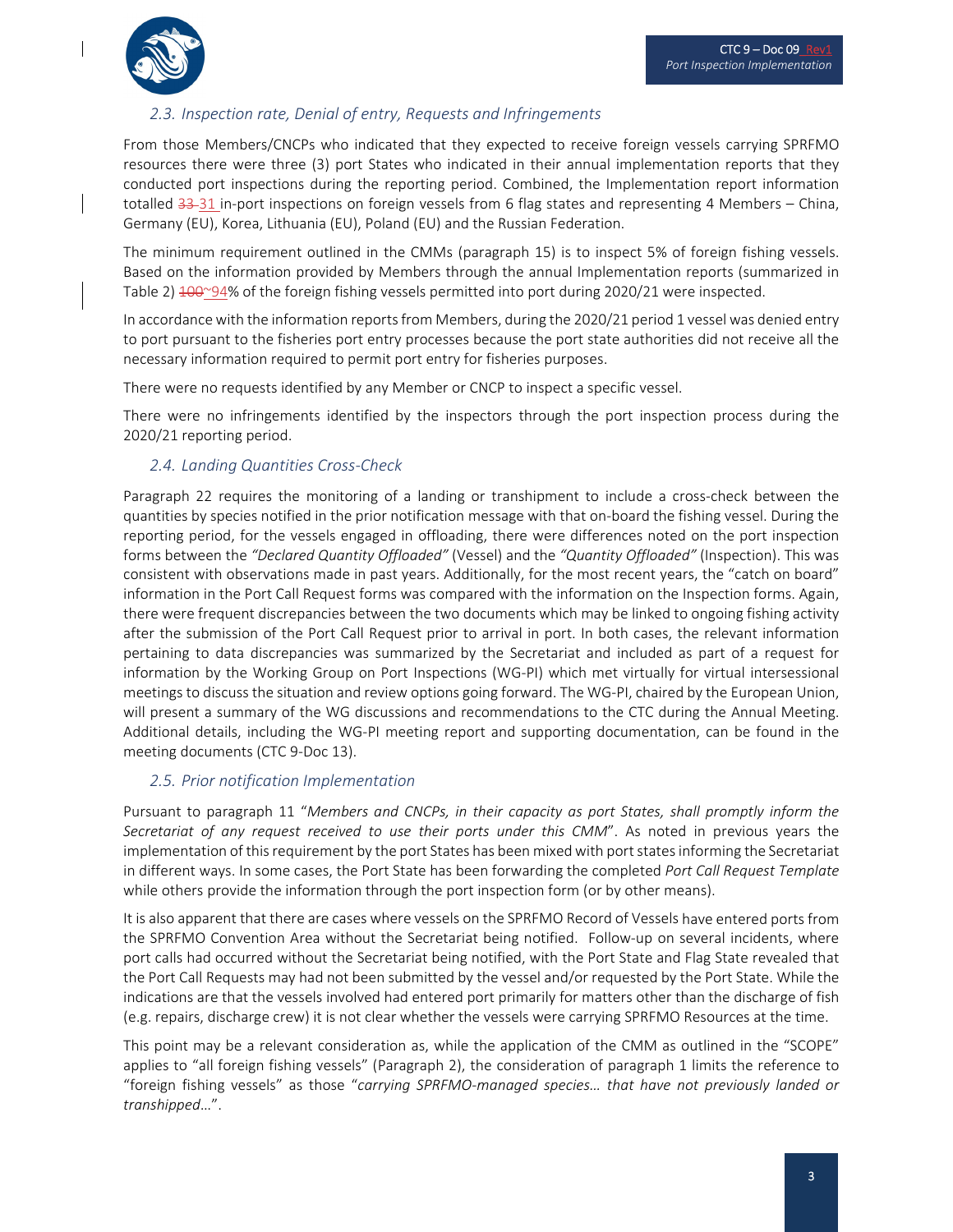

- 1. With a view to monitor compliance with SPRFMO CMMs, each Member and Cooperating non-Contracting Party (CNCP), in its capacity as a port State, shall apply this CMM for an effective scheme of port inspections in respect of foreign fishing vessels carrying SPRFMO-managed species caught in the SPRFMO Convention Area and/or fish products originating from such species that have not been previously landed or transhipped at port, or at sea *following the applicable SPRFMO procedures, hereinafter referred to as "foreign fishing vessels"*
- 2. Without prejudice to specifically applicable provisions of other SPRFMO CMMs, and except as otherwise provided in *this CMM, this CMM shall apply to all foreign fishing vessels*

This may be interpreted as meaning that CMM 07‐2021 does not apply to SPRFMO authorised vessels who do not have catch on board (e.g. Catcher vessels without SPRFMO fisheries resources onboard) or, if there is catch on board, that was already subject to transhipment in port or at sea, than the CMM also does not apply (e.g. Carrier vessels).

Paragraph 11 stipulates that port states are to require foreign fishing vessels seeking to use its ports for any purpose to submit as a minimum the information in the Port Call request template. However, it is possible that the SCOPE of the CMM may exclude SPRFMO vessels in certain situations (as per paragraph 1).

This potentially creates ambiguity in the application of the Port Inspection measure and may have consequences not intended. For example, without notification and potential inspection, it may not be possible to determine if a vessel is carrying SPRFMO resources or not. Additionally, there needs to be clarity as to whether it was intended that those vessels carrying SPRFMO fish or fish products that have been transhipped from a catcher vessel at sea would not be subject to port inspection measures (i.e., carrier vessels). The Secretariat has previously received Inspection and port call request information pertaining to carrier vessels from some Members but not others who receive Carrier vessels in their ports.

For consistent application of the measures the CTC could perhaps reflect on this situation and clarify the intention of application of the CMM with respect to the 2 situations outlined above. Is there a need to amend the wording of the CMM to ensure consistent application? Should there be a decision on clarification on the intent of the application of the measure, but no immediate consensus on the necessary wording change, it may be appropriate to refer to the WG‐PI for follow‐up and language development in advance of the next annual meeting.

## *2.6. Port Inspection Rate*

As noted in section 2.3 above, Paragraph 15 requires *each year Members and CNCPs shall inspect at least 5% of* "landing and transhipment operations" in their designated ports made by notified foreign fishing vessels. Given the global objective of Port State Measures is the use of Port Inspections as a tool to deter IUU fishing activity and protect vulnerable fish stocks, combined with the extremely high rate of inspection of SPRFMO foreign fishing vessels entering port, the current minimum rate of inspection seems to be out of sync. Some Members have proposed that the rate should be increased, and this matter has been referred to the Working Group on Port Inspections for further review and the development of recommendations for increasing the minimum rate.

Additionally, reflecting on the discussion in Section 2.5 concerning the scope and application of the CMM, clarification may be desired to indicate whether the intention of the "rate of inspection" applies only to those "catcher" vessels offloading or transhipping catchesin port or does it apply to any SPRFMO vessel entering port, including "catcher" vessels entering port for other reasons (e.g., repairs, crew change, provisioning, bunkering, certificate renewals) and Carrier vessels.

## *2.7. Developments in the Agreement on Port State Measures (PSMA) to Prevent, Deter and Eliminate Illegal, Unreported and Unregulated Fishing*

The Parties of the PSMA have agreed to meet biennially to discuss matters relevant to the implementation of the Agreement. Review conferences are scheduled to be held every four years from the entry into force of the Agreement in June 2016 to review its implementation and assess the progress in achieving its objectives. The second meeting of the Parties to the Port State Measures Agreement<sup>5</sup> was held in Santiago, Chile, from 3 to 6

<sup>5</sup> http://www.fao.org/port-state-measures/meetings/meetings-parties/second-mop-documents/en/